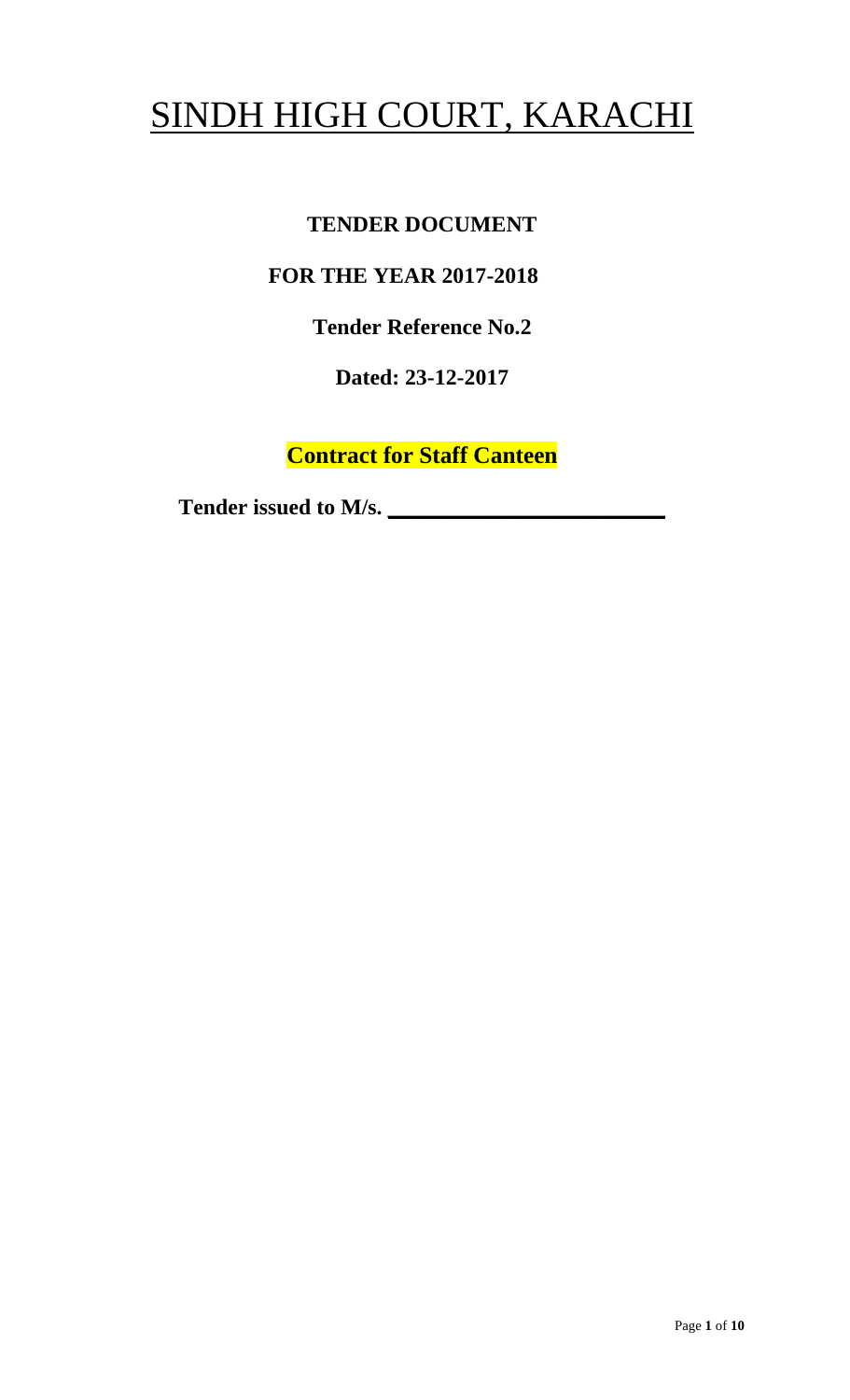# **Contents**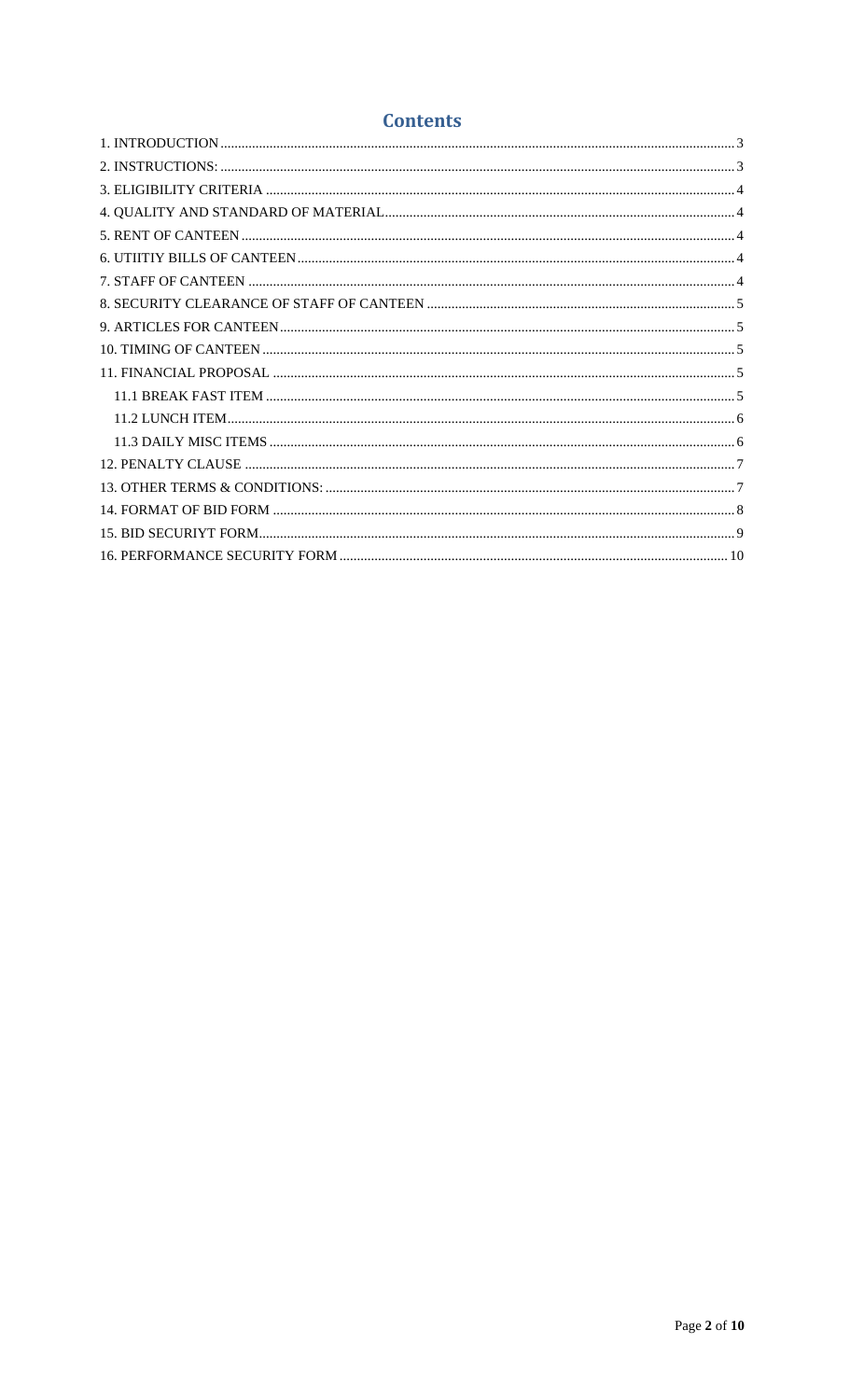## <span id="page-2-0"></span>**1. INTRODUCTION**

Dear Tenderer:

The **SINDH HIGH COURT (SHC)** is the highest judicial institution of the province of [Sindh.](https://en.wikipedia.org/wiki/Sindh) We are interested in availing the services of reputed contractor/service provider **to run & manage staff canteen near motor bike parking area**, as mentioned in tender document, from your esteemed firm / agency for one financial year.

Tender document which includes full details of items and other terms & conditions can be downloaded **free of cost** from [www.sindhhighcourt.gov.pk](http://www.sindhhighcourt.gov.pk/) and [www.spprasindh.gov.pk](http://www.spprasindh.gov.pk/)

You are requested to attach firm / agency profile etc. along with the Tender Document. Financial Proposal should be submitted in sealed envelope.

Please mention "**Tender Number**" at top left corner of the envelope. SHC reserves the right to accept or reject any or all tender(s) or terminate proceedings at any stage in accordance to the rules & regulations framed by SPPRA.

Kindly submit **Rs. 10,000/- as bid security** in the shape of **"BID SECURITY FORM"** OR **"PAY ORDER IN FAVOUR OF REGISTRAR, HIGH COURT OF SINDH"**.

#### <span id="page-2-1"></span>**2. INSTRUCTIONS:**

- (a) The Sindh High Court, Karachi (SHC) expects that aspirant vendors should furnish all the required documents to ensure a transparent and genuine presentation. Therefore, it is necessary to fill in the Tender document meticulously and sign & stamp each and every page. **Moreover, attach required supporting documents according to the requirement**.
- (b) It is of utmost important to fill in the Tender Form in writing in ink or type. Do not leave any column/item blank. If you need more space please attach a paper & clearly mention item/column name or number etc. that referred the column/item of the Tender Form.
- (c) Tender document which includes full details of items and other terms & conditions may be downloaded **free of cost** from [www.sindhhighcourt.gov.pk](http://www.sindhhighcourt.gov.pk/) and [www.spprasindh.gov.pk](http://www.spprasindh.gov.pk/)
- (d) The **last date to submit the Tender Document, in sealed envelopes is on or before 12th January, 2018 by 11:00 a.m.** in the Office of the Director General (Finance & Accounts), Sindh High Court, Karachi. **The bids proposals will be opened on the same day at 11:30 a.m.** in the presence of representatives who may care to attend. Date and time of opening of financial proposals of technically qualified bids will be communicated to successful bidders in advance.
- (e) **Bid Security of Rs. 10,000/-** will be deposited along with Tender Document in shape of PAY ORDER / SECURITY FORM only in the name of Registrar, Sindh High Court, Karachi, Karachi. Bid Security should be placed in sealed financial proposal.
- (f) Should you need further any assistance / guidance please feel free to contact with Mr. Muhammad Faiz Alam Contact No. 021-99203151 Ext 234 Cell No.0321-2032357.
- (g) Kindly mentioned "**Tender Number**" at top left corner of the envelope.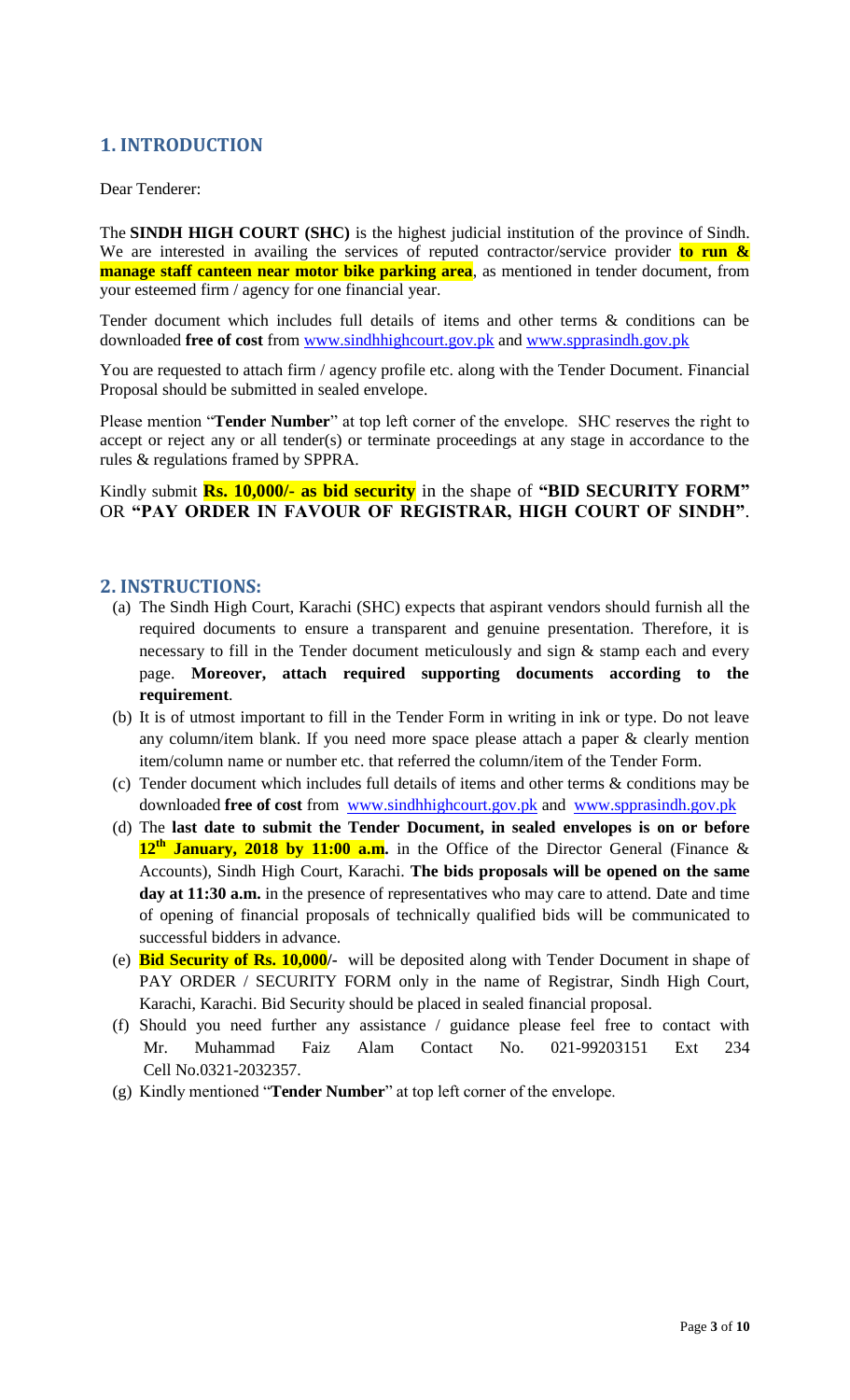# <span id="page-3-0"></span>**3. ELIGIBILITY CRITERIA**

| S.No.          | <b>Eligibility Criteria</b>                                                 | Requirement |
|----------------|-----------------------------------------------------------------------------|-------------|
| $\mathbf{1}$   | Profile of firm/ service provider along with relevant documents.            | Mandatory   |
| 2              | Registration with relevant tax/regulatory authorities. (copies required)    | Mandatory   |
| 3              | At least ten years' experience of running/ managing canteen of offices.     | Mandatory   |
| $\overline{4}$ | Financial turnover of at least 50 million during the last five years. (bank | Mandatory   |
|                | statement and income statement required)                                    |             |
| 5              | Agreements/ Contracts with at least ten (10) government and five (03)       | Mandatory   |
|                | private sector organizations. (copies required)                             |             |
| 6              | Undertaking on judicial stamp paper that firm has never been blacklisted    | Mandatory   |
|                | by any government semi government, autonomous and stated owned              |             |
|                | organization.                                                               |             |

## <span id="page-3-1"></span>**4. QUALITY AND STANDARD OF MATERIAL**

 The material to be used for preparation of the food stuff shall be fresh, halal, hygienic and standard quality.

#### <span id="page-3-2"></span>**5. RENT OF CANTEEN**

No monthly rent will be charged for staff canteen. In lieu of monthly rent, contractor will provide food items to all staff members of Sindh High Court on subsidized rates. Staff will display their identity card at the time of payment in canteen.

#### <span id="page-3-3"></span>**6. UTIITIY BILLS OF CANTEEN**

 All utility bills would be paid by the successful contractor on monthly basis and copies of the same shall be submitted to the office of the Secretary Services on monthly basis.

#### <span id="page-3-4"></span>**7. STAFF OF CANTEEN**

 The contractor will be required to engage adequate staff including cook, bearer, on his own account. The contractor shall not make any change in his staff without providing security clearance to the satisfaction of the SHC. The canteen staff hired by the contractor shall wear neat and clean prescribed uniform, gloves, shoes and caps to be provided by the contractor.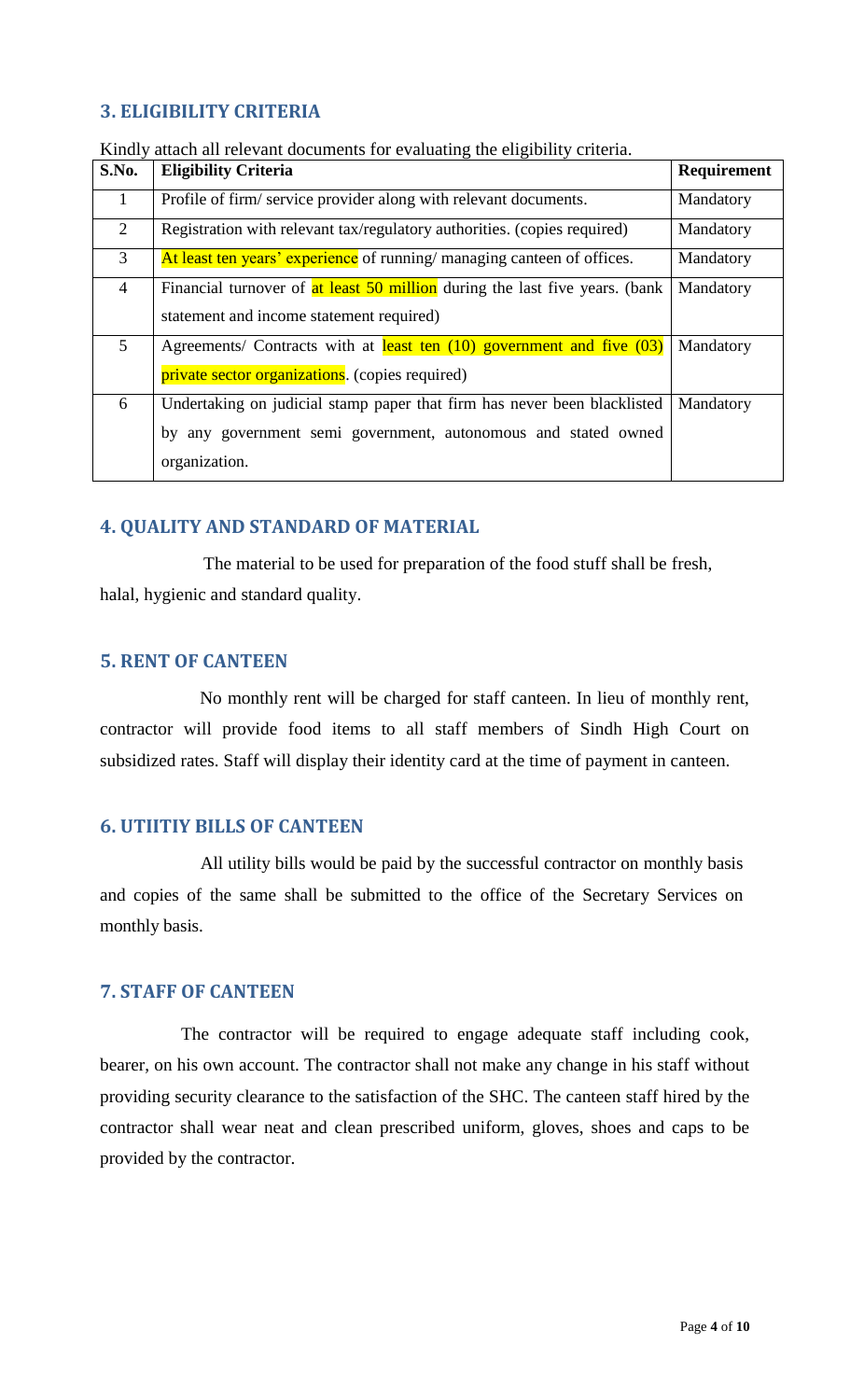#### <span id="page-4-0"></span>**8. SECURITY CLEARANCE OF STAFF OF CANTEEN**

 The contractor shall provide security clearance from Police/Security Division of SHC for his staff visiting / posted at canteen of SHC in connection with the operation of the canteen at his own expenses. Also the contractor/his staff whether labor or other category will be required to establish identity at the gates of the SHC through his National Identity card. Contractor and his staff will be subject to standing security orders and instructions in force added, modified and amended from time to time by Government and the SHC.

## <span id="page-4-1"></span>**9. ARTICLES FOR CANTEEN**

 All furniture, electrical items, stove, canteen items etc will be brought by the successful contractor/ bidder. The contractor will keep canteen neat  $\&$  clean and in hygienic condition.

## <span id="page-4-2"></span>**10. TIMING OF CANTEEN**

 The canteen shall remain open on all working days according to working hours fixed by SHC and the contractor shall checkup the working hours from the Office of the Secretary Services.

# <span id="page-4-3"></span>**11. FINANCIAL PROPOSAL**

- 1) Contractor/ bidders are advised to visit/ inspect Staff Canteen near motor bike parking before submitting financial proposal.
- 2) Rates should be inclusive of all taxes.
- 3) Financial Proposal should include detail description as per following formats. Bidder/ contractor may use extra sheet if so required.

| <b>Day</b> | <b>Item</b> | Quantity | Quality | <b>Subsidize</b><br><b>Rate for staff</b> |
|------------|-------------|----------|---------|-------------------------------------------|
| Day 1      |             |          |         |                                           |
|            |             |          |         |                                           |
|            |             |          |         |                                           |
|            |             |          |         |                                           |
|            |             |          |         |                                           |
| Day 2      |             |          |         |                                           |
|            |             |          |         |                                           |
|            |             |          |         |                                           |
|            |             |          |         |                                           |
|            |             |          |         |                                           |
| Day $3$    |             |          |         |                                           |

#### <span id="page-4-4"></span>**11.1 BREAK FAST ITEM**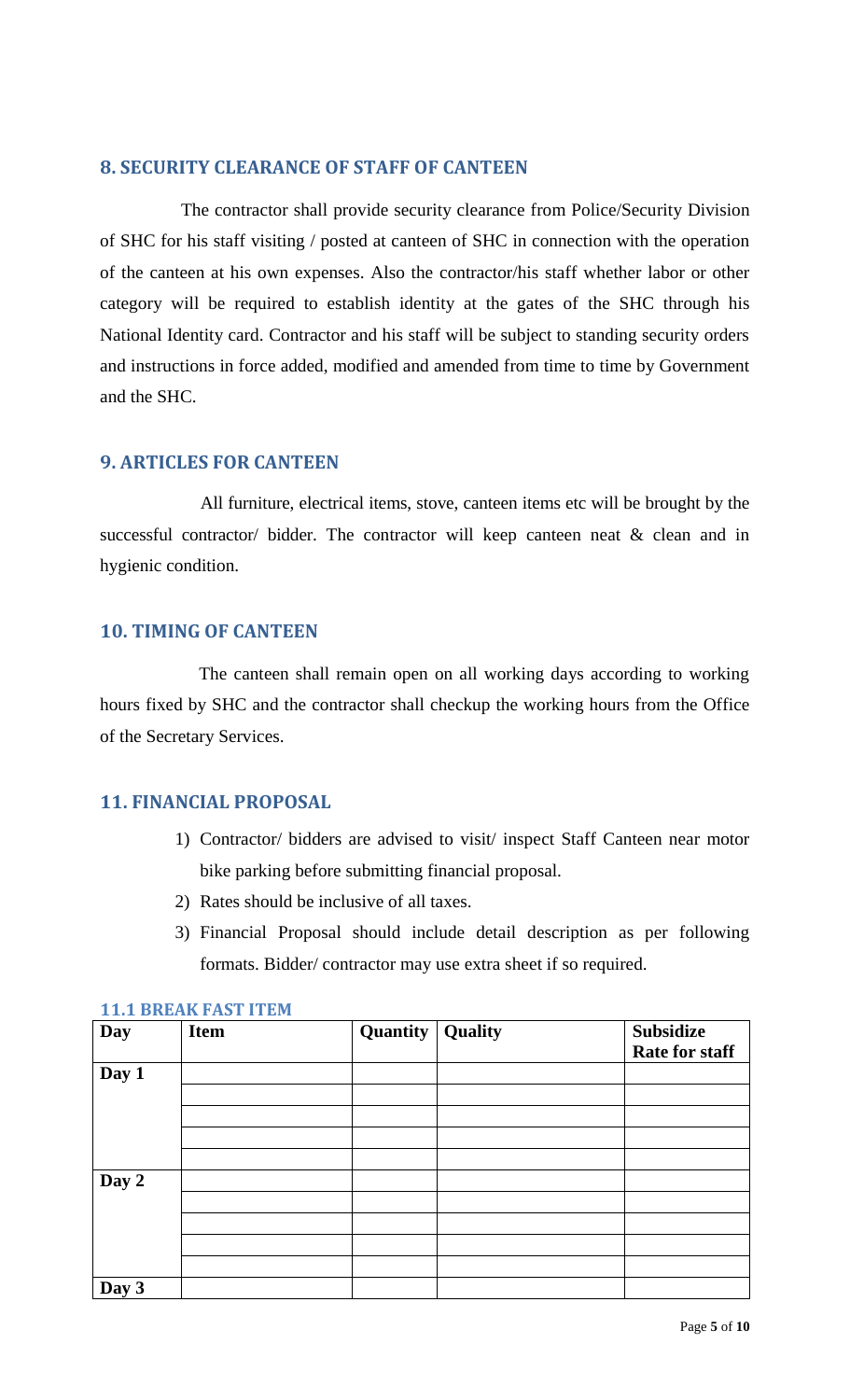| Day 4 |  |  |
|-------|--|--|
|       |  |  |
|       |  |  |
|       |  |  |
|       |  |  |
| Day 5 |  |  |
|       |  |  |
|       |  |  |
|       |  |  |
|       |  |  |
| Day 6 |  |  |
|       |  |  |
|       |  |  |
|       |  |  |
|       |  |  |

# <span id="page-5-0"></span>**11.2 LUNCH ITEM**

| Day   | Item | Quantity | Quality | <b>Subsidize</b> |  |  |
|-------|------|----------|---------|------------------|--|--|
|       |      |          |         | Rate for staff   |  |  |
| Day 1 |      |          |         |                  |  |  |
|       |      |          |         |                  |  |  |
|       |      |          |         |                  |  |  |
|       |      |          |         |                  |  |  |
|       |      |          |         |                  |  |  |
| Day 2 |      |          |         |                  |  |  |
|       |      |          |         |                  |  |  |
|       |      |          |         |                  |  |  |
| Day 3 |      |          |         |                  |  |  |
|       |      |          |         |                  |  |  |
|       |      |          |         |                  |  |  |
|       |      |          |         |                  |  |  |
| Day 4 |      |          |         |                  |  |  |
|       |      |          |         |                  |  |  |
|       |      |          |         |                  |  |  |
|       |      |          |         |                  |  |  |
| Day 5 |      |          |         |                  |  |  |
|       |      |          |         |                  |  |  |
|       |      |          |         |                  |  |  |
|       |      |          |         |                  |  |  |
| Day 6 |      |          |         |                  |  |  |
|       |      |          |         |                  |  |  |
|       |      |          |         |                  |  |  |
|       |      |          |         |                  |  |  |

#### <span id="page-5-1"></span>**11.3 DAILY MISC ITEMS**

| <b>Item</b> | Quantity | <b>Quality</b> | <b>Subsidize Rate</b><br>for staff |
|-------------|----------|----------------|------------------------------------|
|             |          |                |                                    |
|             |          |                |                                    |
|             |          |                |                                    |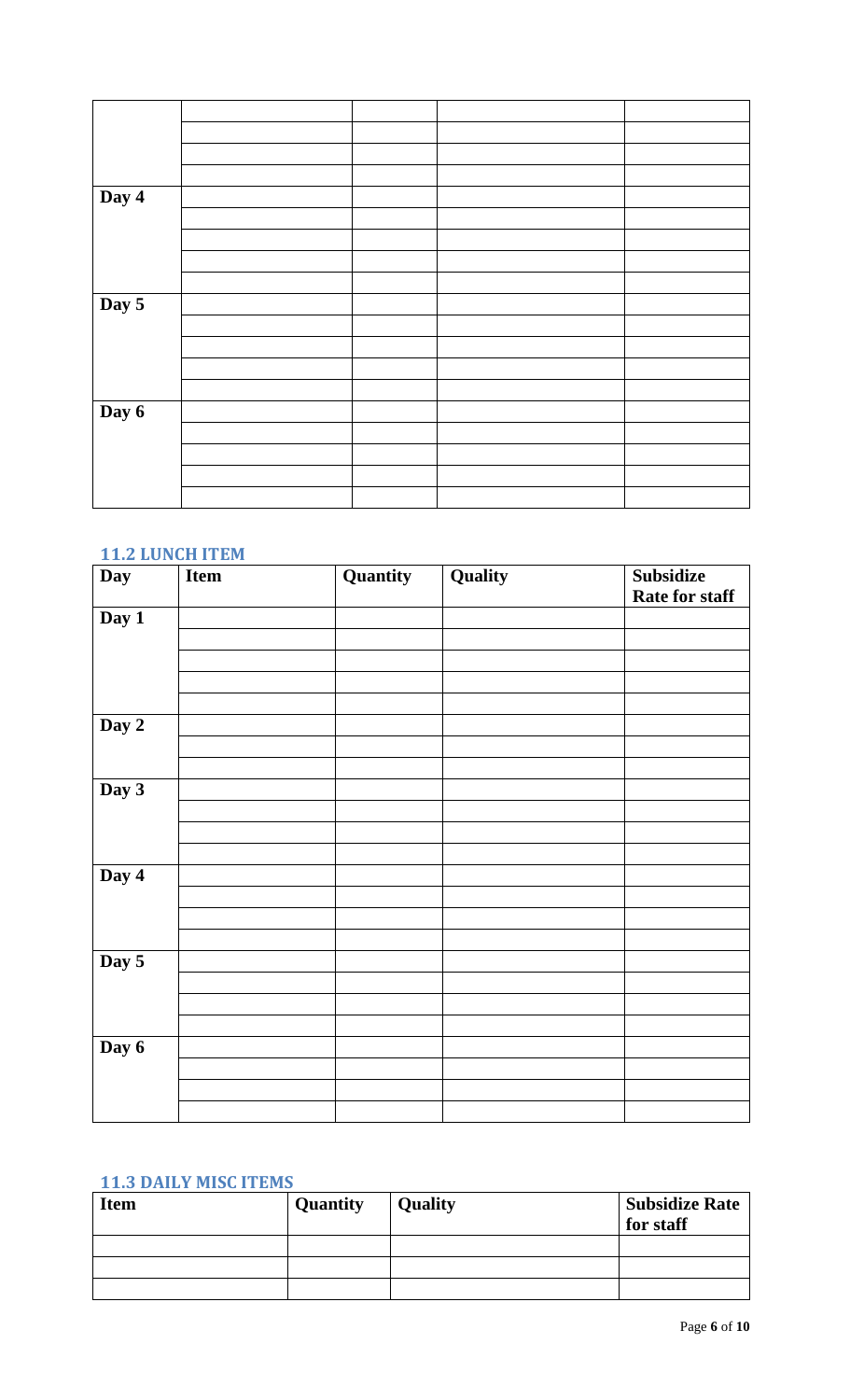#### <span id="page-6-0"></span>**12. PENALTY CLAUSE**

 In case the Contractor's Service/ quality of food is found unsatisfactory and if in spite of written warning from SHC the Contractor fails to improve the service up to the satisfaction of SHC within three days from receipt of said warning, SHC shall impose a penalty per deficiency of **Rs.50,000**/-.Notwithstanding the aforesaid procedure on account of poor performance by the contractor, SHC has right of terminate of contract by giving 90 days' notice without assigning any reason thereof.

#### <span id="page-6-1"></span>**13. OTHER TERMS & CONDITIONS:**

- 1. Tender document which includes full details of items and other terms & conditions can be downloaded free of cost from [www.sindhhighcourt.gov.pk](http://www.sindhhighcourt.gov.pk/) and [www.spprasindh.gov.pk.](http://www.spprasindh.gov.pk/)
- 2. Single Stage-One Envelope method will be adopted for bidding process as per rules.
- 3. Company Profile along with relevant documents be attached with this document.
- 4. Contract may be awarded to the best evaluated bid on the basis of experience, rates, quantity and quality of food items.
- 5. The contract will be for one year from the date of signing of contract.
- 6. If any loss or damage is caused to SHC's property by the contractor or any of its employees or agent such loss or damage shall be made good forthwith by the contractor at its own cost.
- 7. All Government taxes will be charged as per applicable rates
- 8. All matters of dispute or differences arising out of the agreement, the settlement of which is not otherwise specifically provided in the agreement, shall be referred for Arbitration. The Registrar, SHC, or his nominee shall act as sole arbitrator whose decision shall be final and binding. The services under this agreement shall continue during the proceedings before the said authority and no payment due to or payable by SHC shall be withheld on account of such proceedings. The seat of the arbitration shall be at SHC Head Office Karachi. The parties hereto agree to the exclusive jurisdiction of court at Karachi.

 It is hereby certified that the terms and conditions have been read, agreed upon and signed.

Stamp & Signature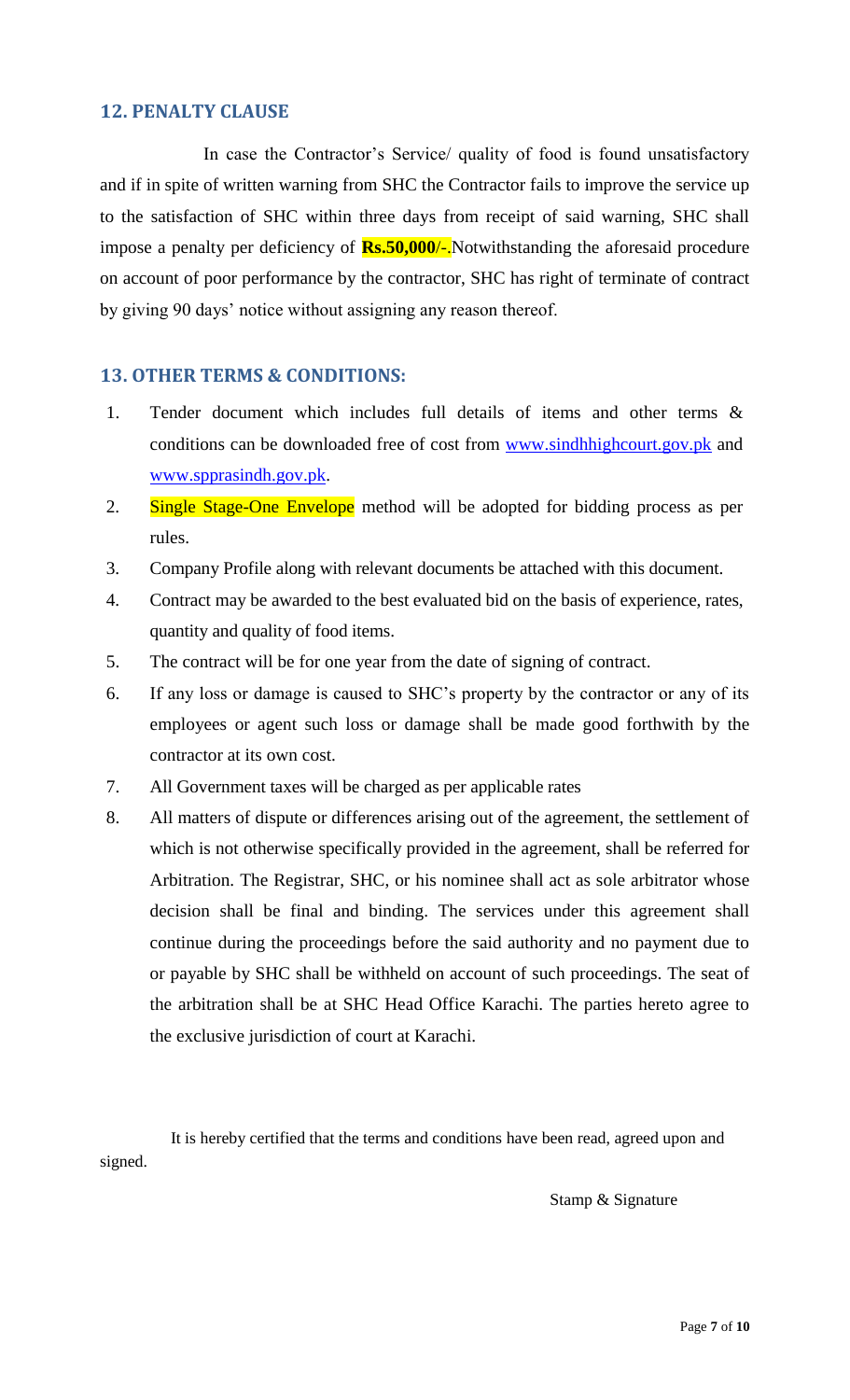# <span id="page-7-0"></span>**14. FORMAT OF BID FORM**

To,

The Learned Registrar, High Court of Sindh, Karachi

Sir,

|                     |  |  | Having examined the bidding documents, we, the undersigned, offer our services for the |  |  |          |
|---------------------|--|--|----------------------------------------------------------------------------------------|--|--|----------|
|                     |  |  | "in conformity with the said bidding documents for the Total Bid Price of Pak          |  |  |          |
| Rupees (in figures) |  |  |                                                                                        |  |  | in words |
|                     |  |  |                                                                                        |  |  |          |

or such other sums as may be ascertained in accordance with the Price Schedule attached hereto and made part of this bid.

We undertake, if our bid is accepted, to complete the works in accordance with the Contract Execution Schedule. If our Bid is accepted, we will provide the performance security in the sum equivalent to 10% for the due performance of the Contract.

We agree to abide by this Bid for the period of ninety (90) days from the date fixed for bid opening of the Instructions to Bidders, and it shall remain binding upon us and may be accepted at any time before the expiration of that period.

Until a formal Contract is prepared and executed, this Bid, together with your written acceptance thereof in your Notification of Contract Award, shall constitute a binding Contract between us.

We understand that you are not bound to accept the lowest-priced or any Bid that you may receive.

Dated this-------------day of ------------------2018

--------------------------------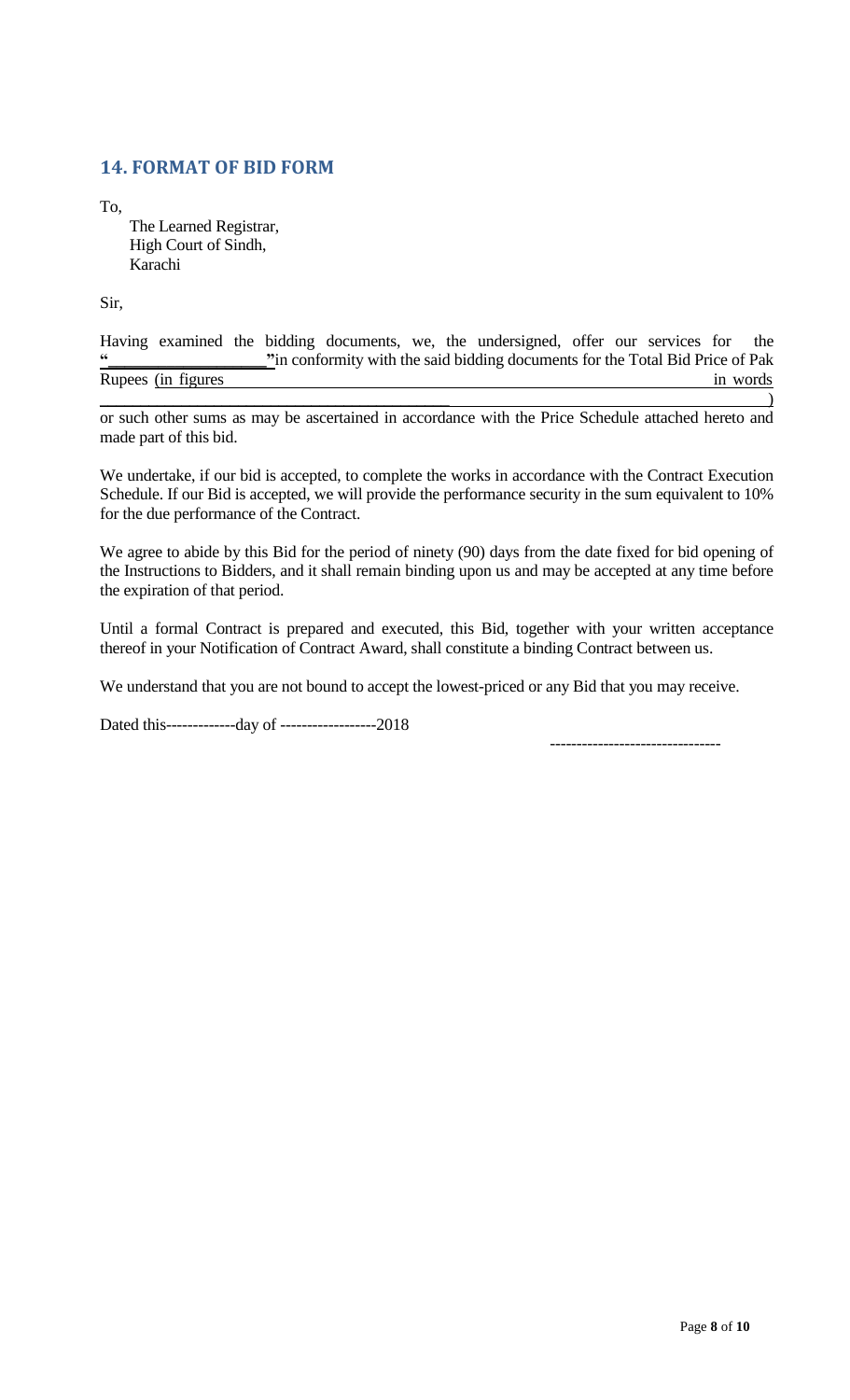# <span id="page-8-0"></span>**15. BID SECURIYT FORM**

**WHEREAS** *[Name of Bidder]* (hereinafter called "**the Bidder**" has submitted its bid dated*[date]* for the **"Running/ management of Staff Canteen near motor bike parking area "**,(hereinafter called "**the Bid**").

**KNOW ALL MEN** by these presents that we *[Name of the Bank]* of *[Name of Country]* having our registered office at *[Address of Bank]* (hereinafter called "the Bank") are bound into the Registrar, High Court of SIndh, Karachi, Pakistan (hereinafter called "the Purchaser") in the sum of ---- ------------------------------------------------, for which payment well and truly to be made to the said Purchaser, the Bank binds itself, its successors and assigns, by these presents.

Sealed with the Common Seal of the Bank this---------------day of-------, 2018

**THE CONDITIONS** of this obligation are:

- 1. If the Bidder withdraws its Bid during the period of bid validity specified by the Bidder on the Bid Form; or
- 2. If the Bidder does not accept the corrections of his Total Bid Price; or

3. If the Bidder, having been notified of the acceptance of its Bid by the Purchaser during the period of bid validity:

- (a) Fails or refuses to furnish the performance security, in accordance with the Instructions to Bidders; or
- (b) Fails or refuses to execute the Contract Form, when requested. or

We undertake to pay to the Purchaser up to the above amount, according to, and upon receipt of, its first written demand, without the Purchaser having to substantiate its demand, provided that in its demand the Purchaser will note that the amount claimed by it is due to it owing to the occurrence of one or both or all the three above stated conditions, specifying the occurred condition or conditions.

This guarantee will remain in force up to the period of bid validity, and any demand in respect thereof should reach the Bank not later than such date.

> By [Bank] (Title) Authorized Representative